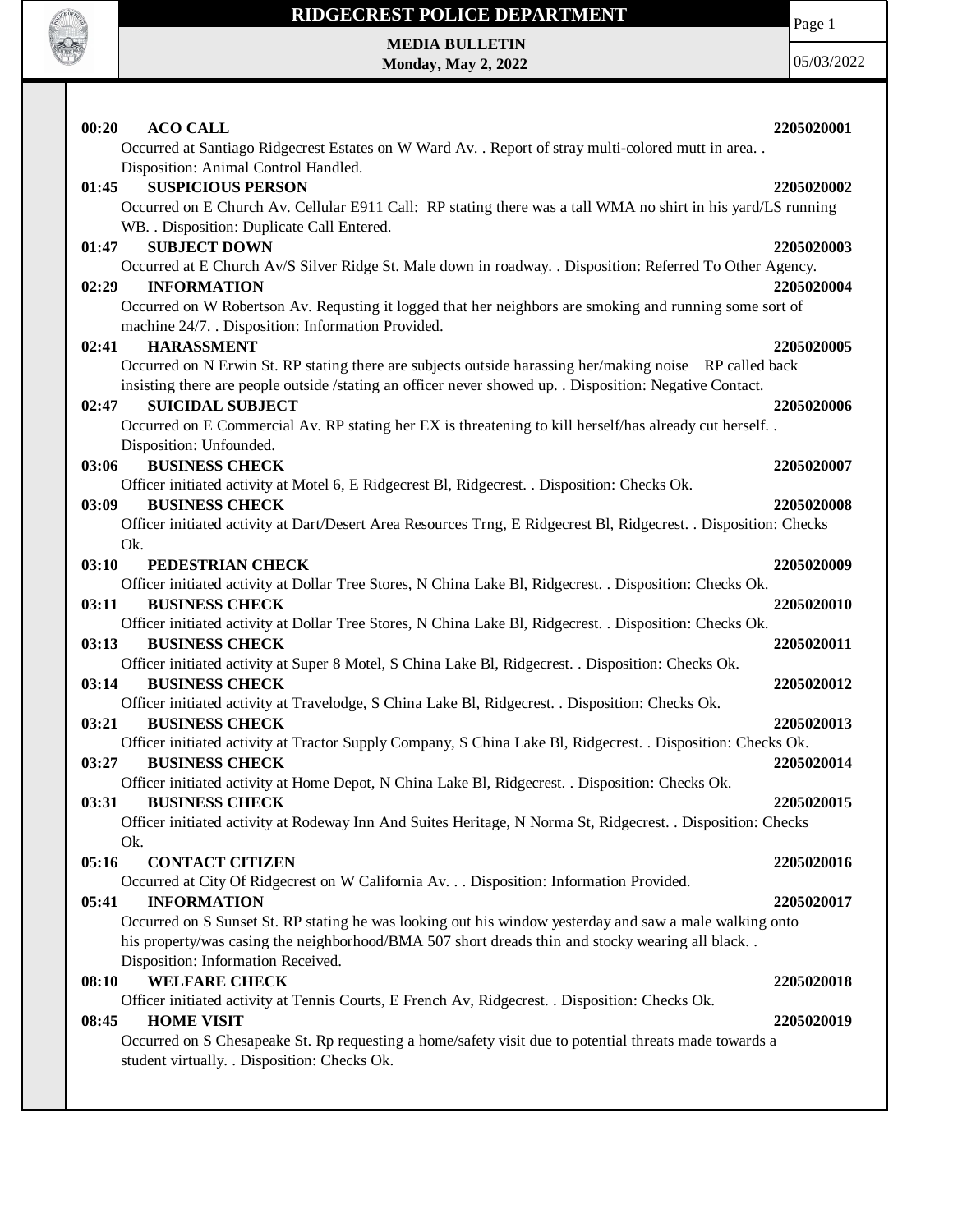

## **RIDGECREST POLICE DEPARTMENT MEDIA BULLETIN**

**Monday, May 2, 2022**

Page 2

| <b>CONTACT CITIZEN</b><br>09:35                                                                                                   | 2205020020 |
|-----------------------------------------------------------------------------------------------------------------------------------|------------|
| Occurred on W Ward Av. Rp would like to speak with an officer. Contact via 21. . Disposition: Information                         |            |
| Provided.                                                                                                                         |            |
| <b>FOUND PROPERTY</b><br>10:06                                                                                                    | 2205020021 |
| Occurred at City Of Ridgecrest on W California Av. . Found property in rental. . Disposition: Necessary Action                    |            |
| Taken.                                                                                                                            |            |
| <b>SUPPLEMENTAL REPORT</b><br>10:12                                                                                               | 2205020022 |
| Occurred at City Of Ridgecrest on W California Av. . 22-1430. . Disposition: Call Cancelled.                                      |            |
| 10:58<br><b>CONTACT CITIZEN</b>                                                                                                   | 2205020023 |
| Occurred on N Alvord St. Contact via 21. . Disposition: Log Note Only.                                                            |            |
| <b>CONTACT CITIZEN</b><br>11:17                                                                                                   | 2205020024 |
| Occurred at City Of Ridgecrest on W California Av. . Rp in lobby. rp states daughter stole her grandparents car                   |            |
| and wants to report it stolen. . Disposition: Report Taken.                                                                       |            |
| <b>CONTACT CITIZEN</b><br>11:32                                                                                                   | 2205020025 |
| Occurred at City Of Ridgecrest on W California Av. . Rp in the lobby- wants us to help her catch the crooks                       |            |
| that are taking money from her bank. . Disposition: Information Received.                                                         |            |
| <b>VEHICLE RELEASE</b><br>11:36                                                                                                   | 2205020026 |
| Occurred at City Of Ridgecrest on W California Av. Disposition: Necessary Action Taken.                                           |            |
| <b>WELFARE CHECK</b><br>12:43                                                                                                     | 2205020027 |
| Occurred at S Richmond Rd/E California Av. RP States 8-10 year old with dark shirt, dark hair is riding dirt bike                 |            |
| with no helmet. . Disposition: Checks Ok.                                                                                         |            |
| 13:02<br><b>MEDICAL AID</b>                                                                                                       | 2205020028 |
| Occurred on W Reeves Av. lift assist. . Disposition: Referred To Other Agency.                                                    |            |
| 13:09<br><b>FOUND PROPERTY</b>                                                                                                    | 2205020029 |
| Occurred at City Of Ridgecrest on W California Av. . Rp in the lobby-states he has a package that was                             |            |
| delivered to his house but is not addressed to him. . Disposition: Report Taken.                                                  |            |
| <b>SUSPICIOUS PERSON</b><br>13:17                                                                                                 | 2205020030 |
| Occurred at Leroy Jackson Park on E French Av. . rp states a wfa was recording her daughter and is now                            |            |
| walking away from her. while on 9-1-1 wfa started recording her. . Disposition: Information Received.<br><b>ACO CALL</b><br>13:23 | 2205020031 |
| Occurred on E Robertson Av. Rp states subject abandoned a german shepherd at the house and is moving,                             |            |
| leaving the area at this moment. . Disposition: Necessary Action Taken.                                                           |            |
| 13:28<br><b>AREA CHECK</b>                                                                                                        | 2205020032 |
| Occurred on N Norma St. (Hundred block.) rp states a 7yr old juvenile wearing a pink shirt, jeans, flip flops,                    |            |
| with long brown hair, came to his house 3 times in the past couple of hours asking about her lost cat/DOT is                      |            |
| northbound on norma/rp also states he didnt see any adults or others kids with her/rp concerned about her                         |            |
| Disposition: Checks Ok.                                                                                                           |            |
| <b>Mental Health Evaluation</b><br>13:30                                                                                          | 2205020033 |
| Occurred at Bank Of America on W Ridgecrest Bl. . woman in the parking lot possibly having a n allergic                           |            |
| reaction and stated that she called for help over an hour ago and then told the RP to get away from her. rp                       |            |
| states female is laying in a parking stall. . Disposition: Checks Ok.                                                             |            |
| <b>HARASSMENT</b><br>13:34                                                                                                        | 2205020034 |
| Occurred at City Of Ridgecrest on W California Av. . Rp in the lobby-states she was harrassed by 15+ juveniles                    |            |
| while trying to use the bathroom at the park. . Disposition: Duplicate Call Entered.                                              |            |
| 13:39<br><b>RECKLESS VEHICLE</b>                                                                                                  | 2205020035 |
| Occurred at E Ridgecrest Bl/S County Line Rd. Rp states black chrysler with front end damage on driver side                       |            |
| no licese plate/speeding and passed on the curve. . Disposition: Unable To Locate.                                                |            |
|                                                                                                                                   |            |
|                                                                                                                                   |            |
|                                                                                                                                   |            |
|                                                                                                                                   |            |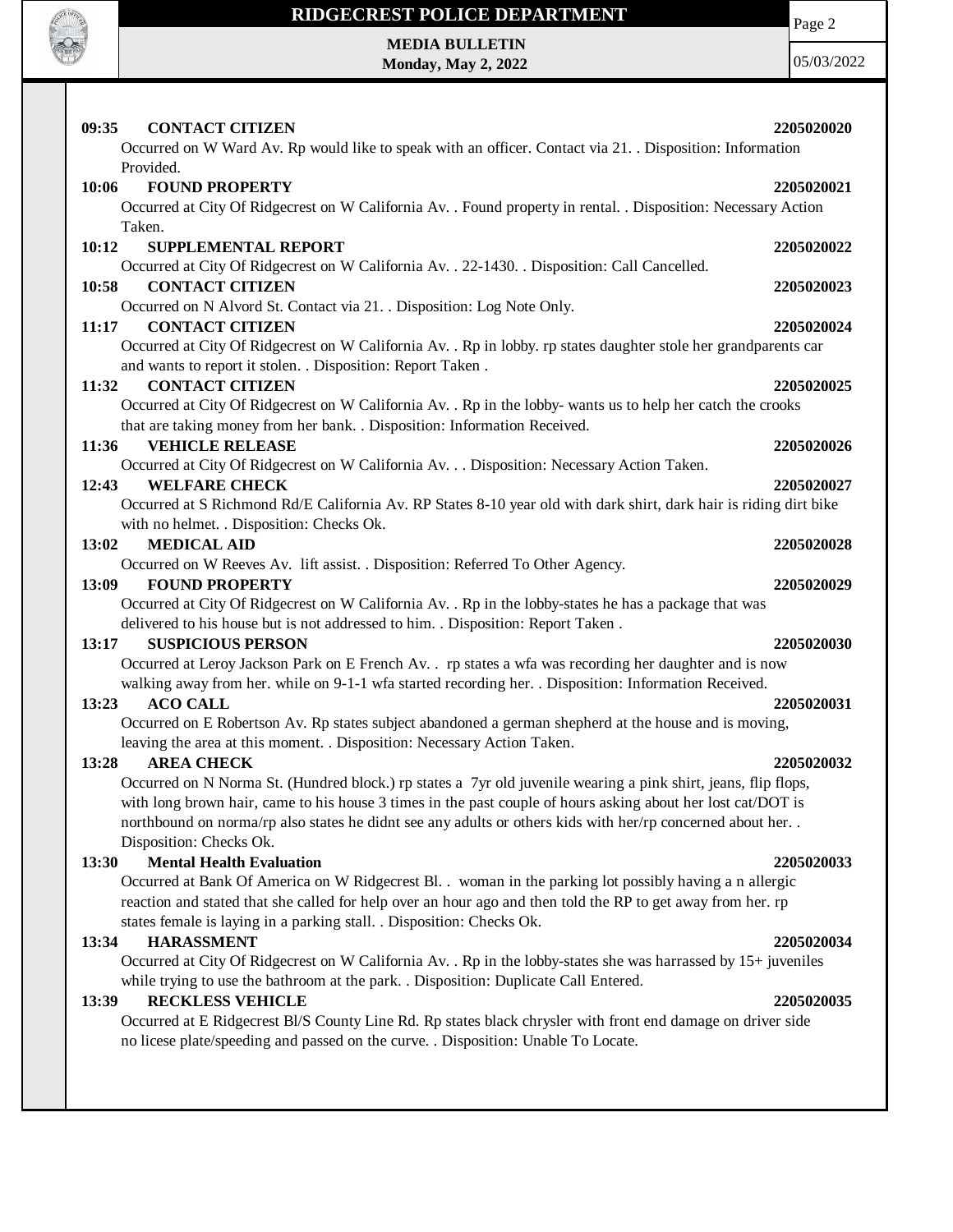

## **RIDGECREST POLICE DEPARTMENT MEDIA BULLETIN**

**Monday, May 2, 2022**

Page 3

| <b>CONTACT CITIZEN</b><br>13:47                                                                                  | 2205020036 |
|------------------------------------------------------------------------------------------------------------------|------------|
| Occurred at City Of Ridgecrest on W California Av. . Call rp. rp states she believes that her husband brought    |            |
| stolen property to her residence. . Disposition: Negative Contact.                                               |            |
| <b>CONTACT CITIZEN</b><br>14:24                                                                                  | 2205020037 |
| Occurred at Richmond Elementary School on E Rowe St. . RP WOULD LIKE AN OFFICER AT LOCATION. .                   |            |
| Disposition: Report Taken.                                                                                       |            |
| <b>DISTURBANCE-FAMILY</b><br>14:34                                                                               | 2205020038 |
| Occurred on W Shenandoah Av. rp states brother is attacking her mom. . Disposition: Necessary Action             |            |
| Taken.                                                                                                           |            |
| 14:37<br>911 WIRELESS CALL                                                                                       | 2205020039 |
| Occurred at City Of Ridgecrest on W California Av. . silence//on call back male subj stated misdial. .           |            |
| Disposition: Checks Ok.                                                                                          |            |
| 14:51<br><b>MEDICAL AID</b>                                                                                      | 2205020040 |
| Occurred on N Regency Ct. ambulance request. . Disposition: Referred To Other Agency.<br><b>RUNAWAY JUVENILE</b> |            |
| 14:52                                                                                                            | 2205020041 |
| Occurred on S Yorktown St. . Disposition: Necessary Action Taken.<br>14:58<br><b>WELFARE CHECK</b>               | 2205020042 |
| Occurred on S Porter St. Rp requesting welck on grandson /states he hasnt been responding to messages or         |            |
| locations where they want to meet up /rp requesting contact with dispo. . Disposition: Negative Contact.         |            |
| <b>CONTACT CITIZEN</b><br>15:00                                                                                  | 2205020043 |
| Occurred on N Gold Canyon Dr. RP WOULD LIKE TO SPEAK WITH P9 SEE INCIDENT 2204300050.                            |            |
| Disposition: Information Provided.                                                                               |            |
| <b>WELFARE CHECK</b><br>15:00                                                                                    | 2205020044 |
| Occurred on S American St. Rp concerned about 2 people/possible abuse/ /rp requesting contact with dispo. .      |            |
| Disposition: Negative Contact.                                                                                   |            |
| <b>BURGLARY ALARM</b><br>15:13                                                                                   | 2205020045 |
| Occurred on N Carolyn Av. . Disposition: False Alarm.                                                            |            |
| 15:16<br><b>STREET DEPT PROBLEM</b>                                                                              | 2205020046 |
| Occurred on S Downs St. (Hundred block.) rp states a speed limit sign for the south bound lanes is hanging on    |            |
| by the bottom screw and looks like its about to fall off. . Disposition: Necessary Action Taken.                 |            |
| <b>WELFARE CHECK</b><br>15:17                                                                                    | 2205020047 |
| Occurred on N Erwin St. female banging frantically on sister's door stating someone broke into her               |            |
| residence//wfa/black hoodie/purple pj pants/drk hair/black backpack. . Disposition: Checks Ok.                   |            |
| <b>CONTACT CITIZEN</b><br>15:20                                                                                  | 2205020048 |
| Occurred on W St George Av. CONTACT VIA 21. . Disposition: Information Provided.                                 |            |
| <b>TRAFFIC STOP</b><br>15:35                                                                                     | 2205020049 |
| Officer initiated activity at Rusty Warren's Automotive, W Ridgecrest Bl, Ridgecrest. . Disposition: Warning     |            |
| (Cite/Verbal).                                                                                                   |            |
| <b>ACO CALL</b><br>15:49                                                                                         | 2205020050 |
| Occurred on W Graaf Av. Cream colored husky type dog running loose in the area. . Disposition: Cancelled by      |            |
| RP.                                                                                                              |            |
|                                                                                                                  |            |
|                                                                                                                  |            |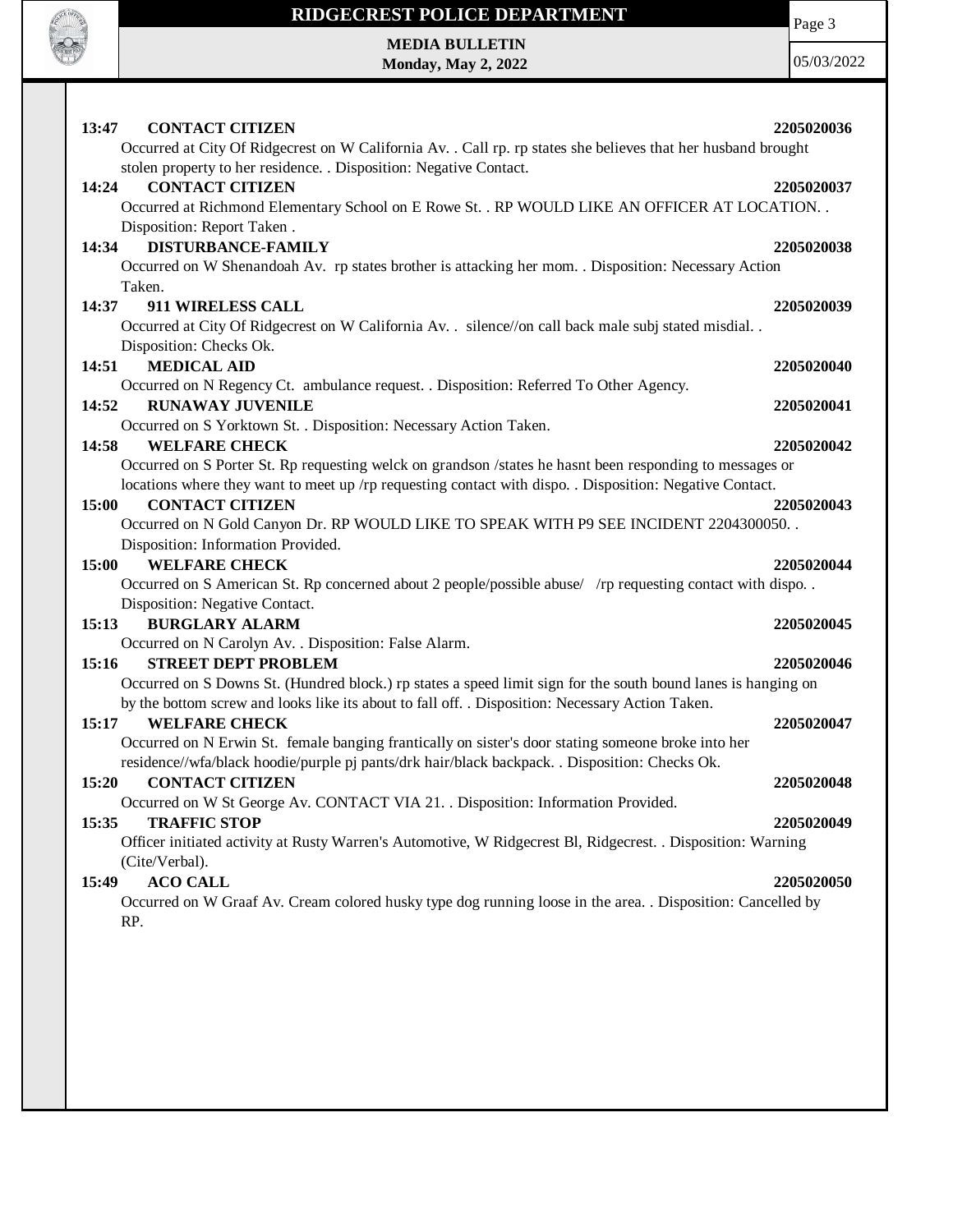